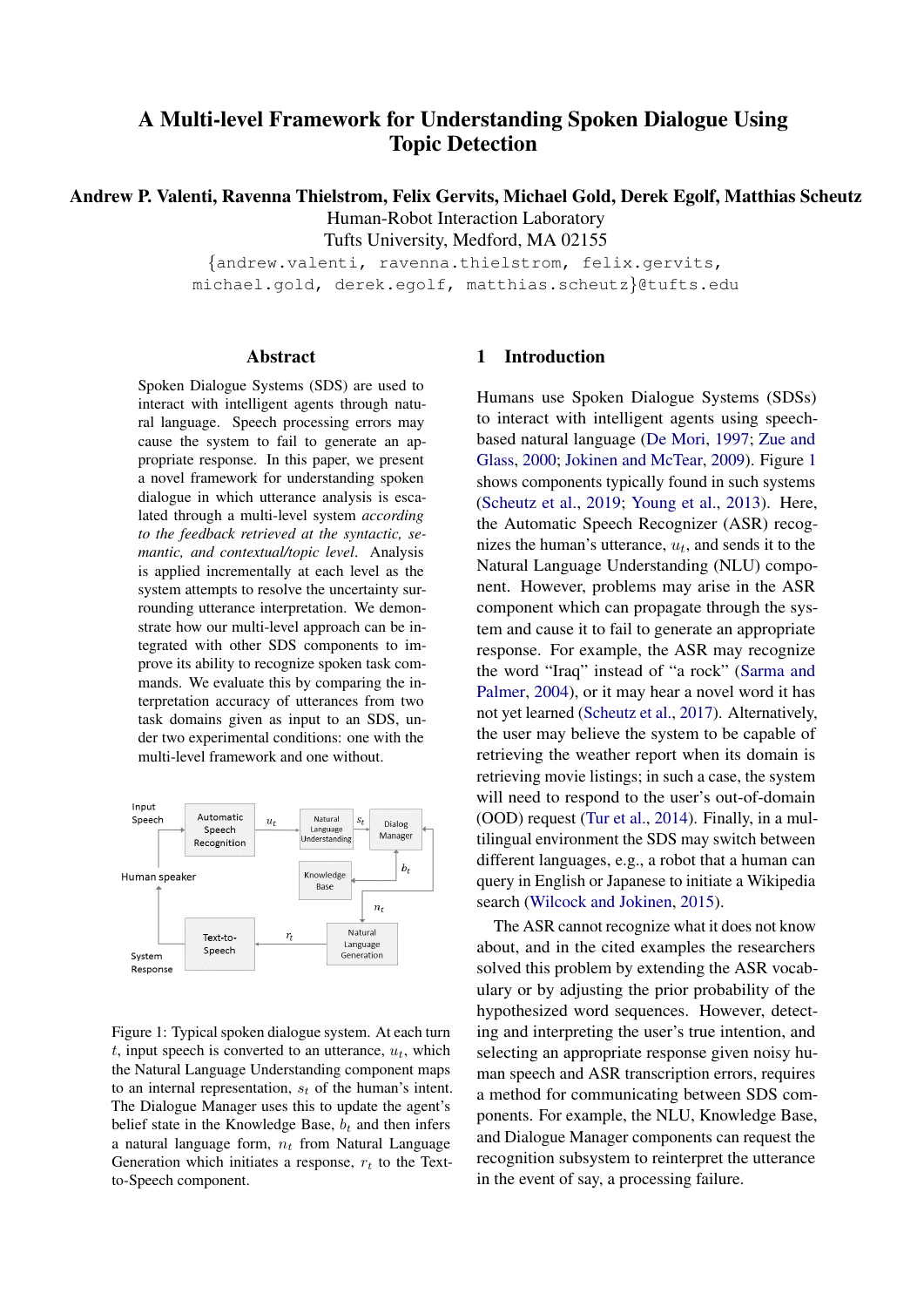In this paper, we show a novel framework for understanding spoken dialogue in which utterance analysis is escalated through a multi-level system *involving interpretation on syntactic, semantic, and contextual/topic levels* (see Figure [2\)](#page-2-0). Analysis is applied incrementally at each level as the system attempts to resolve the uncertainty surrounding utterance interpretation. Links to other SDS components from each of the levels can affect the agent's beliefs and, conversely, other components can signal the framework to reinterpret the utterance. This may occur in the context of, for example, a new topic. To our knowledge, no other approach has demonstrated the use of such a multi-tiered system for improving accuracy in the SDS' ability to recognize spoken task commands. This paper proceeds as follows. In Section [2,](#page-1-0) we discuss prior approaches to resolving out-of-domain requests, using context to improve ASR and parser performance, and learning novel words. Section [3,](#page-3-0) situates these approaches in our framework. We also discuss how *topic detection* is used to determine context. Section [4,](#page-5-0) discusses the framework demonstration and evaluation, using utterances drawn from two task domains in two conditions: one with the framework and one without. Finally, Section [5,](#page-7-0) examines the advantages, disadvantages, and limitations of this approach and framework improvements.

# <span id="page-1-0"></span>2 Related Work

Research in improving NLU in task-oriented dialogue systems and intelligent agents can be motivated as follows. One way to ensure reliable performance of speech recognition for SDSs is to make a *closed-world* design assumption, and limit their operation to well-defined domains (for examples, see [Lane et al.](#page-9-8) [\(2005\)](#page-9-8)). This could be accomplished by representing the dialogue model as a finite state system using a pre-defined state transition network, which assumes that the dialogue is known in advance [\(McTear,](#page-9-9) [1998\)](#page-9-9). This approach is not resilient to input outside the agent's domain, and so frame-based dialogue systems have been proposed. In these, the model attempts to fit the dialogue into frame slots (i.e., a "form") corresponding to an action or utterance [\(Xu and](#page-9-10) [Rudnicky,](#page-9-10) [2000\)](#page-9-10). However, these systems struggle when utterances fail to fit into a frame. Finally, agent-based systems have been developed for more advanced dialogue management with interactive

agents [\(Allen and Perrault,](#page-8-1) [1980;](#page-8-1) [Cohen and Per](#page-8-2)[rault,](#page-8-2) [1979\)](#page-8-2). These approaches typically categorize utterances into *speech acts* [\(Searle and Searle,](#page-9-11) [1969\)](#page-9-11) and perform inference or planning based on a mental model of the interlocutor. Such systems make use of robust symbolic representations of an agent's beliefs, desires, intentions, and other properties, allowing for mixed-initiative interaction [\(Rao and Georgeff,](#page-9-12) [1991\)](#page-9-12). This is the dialogue management approach used in the present system.

It is desirable that the human be able to communicate in a natural and flexible manner with the agent. To enhance usability, NLU systems are built on *open-world* assumptions. In these systems, the user may provide both in-domain and OOD inputs, the latter of which may be unsupported by the system. Accepting OOD inputs could lead to errors propagating through the system, which may lead to undesirable responses unless it can reliably distinguish between the two and process them accordingly. Context detection is one approach researchers have used for OOD. [Veale et al.](#page-9-13) [\(2013\)](#page-9-13) discuss a method for applying top-down contextual bias based on the expected dialogue turn to a neural speech recognition system to improve its performance. [Sarma and Palmer](#page-9-4) [\(2004\)](#page-9-4) compute the likely contexts of all words in an ASR system vocabulary by performing a lexical co-occurrence analysis using a large corpus of output from the speech system. This is used to find the likely context for query words, and the system uses this to identify similarly-sounding, but erroneous query words.

Topic detection may also be used to infer context. [Lane et al.](#page-9-14) [\(2006\)](#page-9-14) proposed a detection framework which makes use of the classification confidence scores of multiple topics and applies a linear discriminant model to perform in-domain verification. [Lane et al.](#page-9-8) [\(2005\)](#page-9-8) describe an architecture which combines topic detection with topic-dependent language models for use in a multi-domain SDS. According to the researchers, their approach allows the user to freely switch among domains while maintaining a high-level of accuracy.

However, topic approaches use a *bag-of-words* which, along with those that are feature-based [\(Tur](#page-9-6) [et al.,](#page-9-6) [2014\)](#page-9-6), have difficulty dealing with unknown words, e.g., rarely used expressions and neologisms. To overcome this problem, [Oh et al.](#page-9-15) [\(2018\)](#page-9-15) describe a method in which OOD sentences occurring in a dialogue are detected based on sentence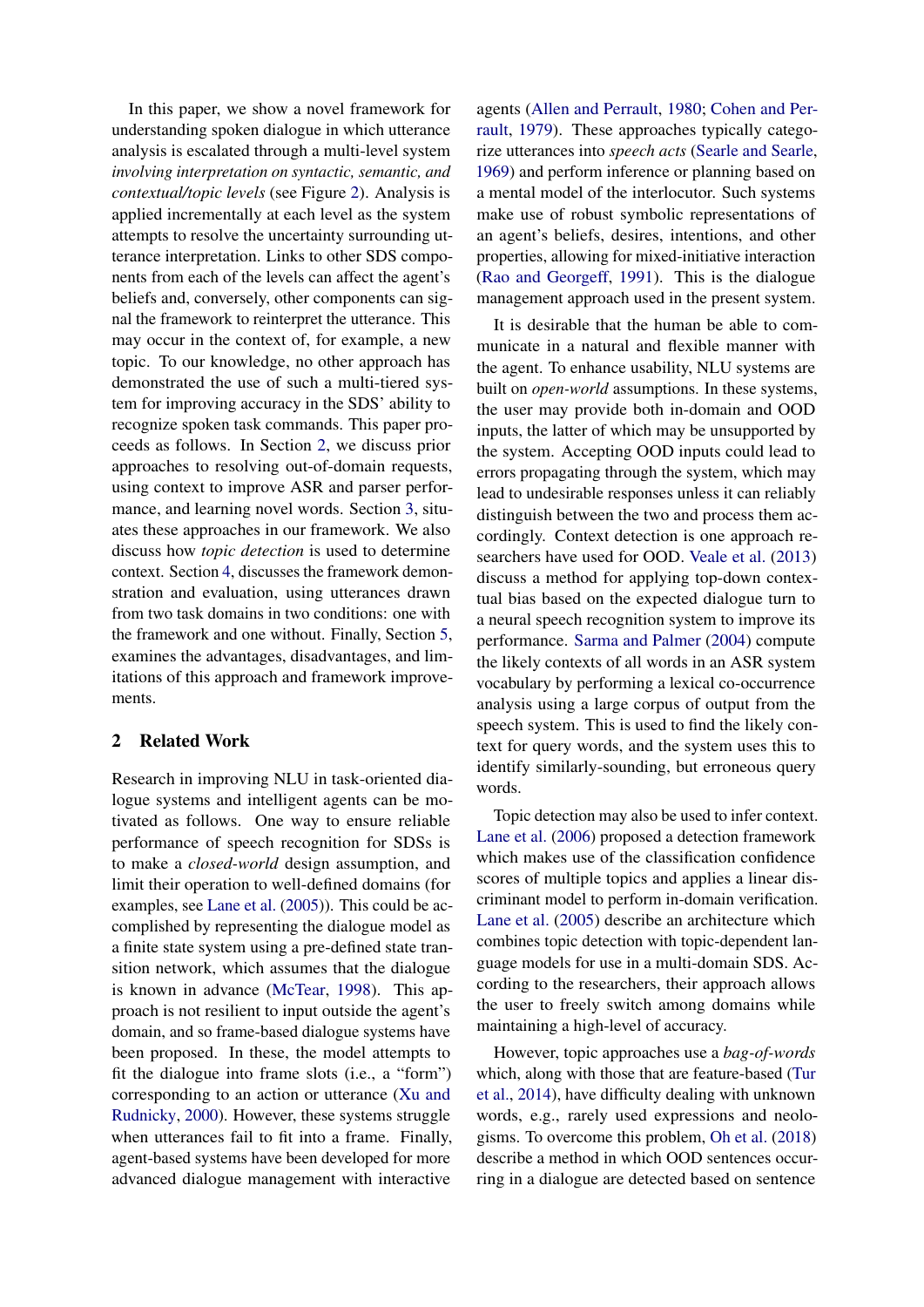<span id="page-2-0"></span>

Figure 2: Multi-level framework for understanding spoken dialogue encompassing prior approaches.

distances. The distances are measured by sentence embedding vectors using RNN (Recurrent Neural Network) encoders and incorporate an attention mechanism.

Alternatively, [Scheutz et al.](#page-9-5) [\(2017\)](#page-9-5) describe a mechanism for detecting the intentional use of novel words in a *one-shot learning* system. Here, the ASR is modified such that when an unknown token is generated by the acoustic model, its corresponding word-level unit is discovered from the acoustic features. A nearest-neighbor classifier is used to determine whether the discovered unit represents the first member of a new word-class of the vocabulary and, if so, the class and example are added; otherwise it is added to an existing class.

In addition to using context to switch among language models, topic modeling can be applied to syntactic SDS components. [Mukherjee et al.](#page-9-16) [\(2017\)](#page-9-16) use Latent Dirichlet Allocation (LDA) to improve parser performance across multiple domains. LDA is used to find the topic structure in a document, which is a single sentence here. The sentence is assigned to the most likely topic and an "expert" parser for the topic is trained for syntactic analysis.

For situations where the domain is constrained, yet the user will be using natural language with its attendant disfluencies and irregularities, the ASR is likely to not recognize domain-specific com-

mands. For this type of system, [Leuski and Traum](#page-9-17) [\(2010\)](#page-9-17) describe a statistical classification component which, in order to automate natural and flexible human-agent dialogue, identifies the best response to user input by estimating the closest possible match within its training set if a precise match cannot be found.

Finally, [Chen et al.](#page-8-3) [\(2013\)](#page-8-3) describe how information from multiple non-ASR components in their conversational spoken language translation system can be combined with strong baseline ASR error detector features and used to improve overall ASR error rate. The system contains built-in error detection modules that pinpoint regions in the input where the ASR is likely to fail, including a confidence estimator of the language translation (i.e., English-Iraq). In addition, the posterior word probabilities from a named entity detector is used to improve out-of-vocabulary word recognition.

In this section, we reviewed literature representing the main approaches to resolving OOD inputs and improving ASR performance. The contextual approaches (e.g., topic modeling, word cooccurrence, statistical classification) have the effect of changing the prior probabilities of the trained ASR by making a selection from multiple language models [\(Mukherjee et al.,](#page-9-16) [2017;](#page-9-16) [Lane et al.,](#page-9-14) [2006,](#page-9-14) [2005;](#page-9-8) [Sarma and Palmer,](#page-9-4) [2004\)](#page-9-4), biasing the ASR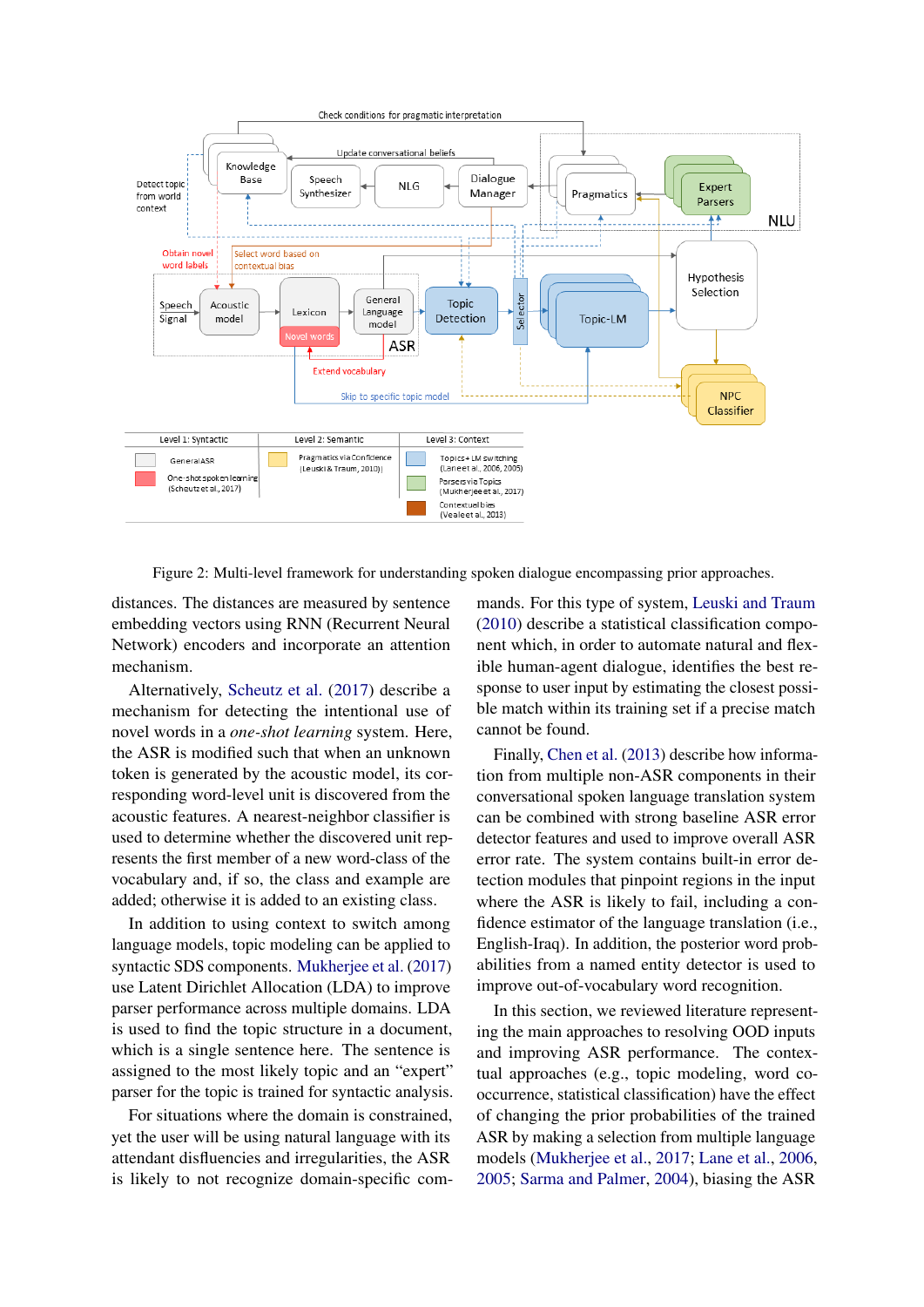word hypothesis [\(Veale et al.,](#page-9-13) [2013\)](#page-9-13), or discriminating among similar interpretations [\(Leuski and](#page-9-17) [Traum,](#page-9-17) [2010\)](#page-9-17). An alternative approach is to extend the ASR vocabulary when a novel instance of a word class is detected as in [Scheutz et al.](#page-9-5) [\(2017\)](#page-9-5). [Chen et al.](#page-8-3) [\(2013\)](#page-8-3) used a combination of the two approaches. In the following section, we will discuss how these approaches have been integrated with some, but not all, of the components of the SDS framework.

# <span id="page-3-0"></span>3 Multi-level Framework

Our framework consists of three possible levels of utterance interpretation: syntactic, semantic, and context. The purpose of the first level is to generate an interpretation of the user's meaning using a *syntactic* analysis of the utterance. For example, an utterance such as "pick up the red box" can be easily parsed along strict syntactic rules, generating a semantic form for the utterance by means of these syntactic rules. However, a more complicated, non-grammatical utterance such as "the red box, pick that up maybe" may violate expected syntactic rule structure. Thus, we attempt to handle unexpected utterances with a second level of interpretation. This level bypasses any syntactic assessment entirely; it attempts to guess directly at the *semantics* of the user's intent by finding which group of semantically-linked utterances is most similar in word content to the target utterance. Here, a classifier is used to select the most likely interpretation based on the utterance's similarity to previous utterances which the classifier has been trained on. For example, "the red box, pick that up maybe" is assessed as most similar to "pick up the red box", and is assumed to have the same meaning (and therefore the same semantic form). Both of these levels return a confidence score to allow the Hypothesis component to select between the semantic form produced by the classifier and the semantic form produced by syntactic analysis (in this case, the semantic form may be in predicate logic, i.e., *pickUp(self,box(red))*). At the third level, the *context* of the utterance is analyzed and used to restart and inform connected components to reinterpret the utterance using, for example, a new language model, classifier, or parser.

In the legend of Figure [2,](#page-2-0) we situate selected prior work in the framework, assigning them to the syntactic, semantic, or context levels in accordance with their approach to improving SDS performance. We place [Scheutz et al.](#page-9-5) [\(2017\)](#page-9-5) "One-shot Spoken Learning" in the syntactic level as they assume an unrecognized speech token may be a novel word. After a pattern analysis of the acoustic features, their system attempts to place the new token in the vocabulary and interprets its grammar function within the syntactic context of the rest of the sentence. This flow is shown by the solid red connections in the figure. However, to recover the label of the word so that the agent's text-to-speech system can say it back, the phonemic sub-units within the word feature must be recovered and mapped to the pronunciation dictionary. The dotted red line indicates the required connection for this capability.

We situate the NLU system described by [Leuski](#page-9-17) [and Traum](#page-9-17) [\(2010\)](#page-9-17) in the second, semantic level as it makes no assumption that the syntactic form is correct. Level 2 uses a statistical classifier to generate multiple similar interpretations of the utterance, selecting the one with the highest confidence score and sending it to the Pragmatics component for intention analysis; these connections are shown by the solid gold lines in the figure. The classifier component could ask for a back-off and reinterpretation of the utterance if the highest confidence score falls below a specific threshold; the connections for this additional capability are indicated by the dashed gold lines.

One particular benefit of this multi-level framework is that it allows for the combination of a rule-based approach to NLU (the parser) with a machine-learning approach to NLU (the classifier). Alone, a rule-based approach hardly ever reaches the broad accuracy of state-of-the-art systems that use machine learning. However, with lack of explainability being a key weakness of machine learning, the machine-learning approach by itself rarely offers any clear introspective explanation of how or why it arrived at its results, unlike a rule-based approach which can provide the rules and syntactic definitions behind the reasoning of any particular parse. With a trained classifier able to outperform the strict limitations of the rule-based parser by finding the closest possible expected sentence to the user input, and a parser able to provide syntactic explanation for any expected sentence, this multi-level architecture can surpass the weaknesses of both approaches.

The basis for the context level 3 is its ability to use topic detection to infer utterance context and thus we situate the hierarchical topic classification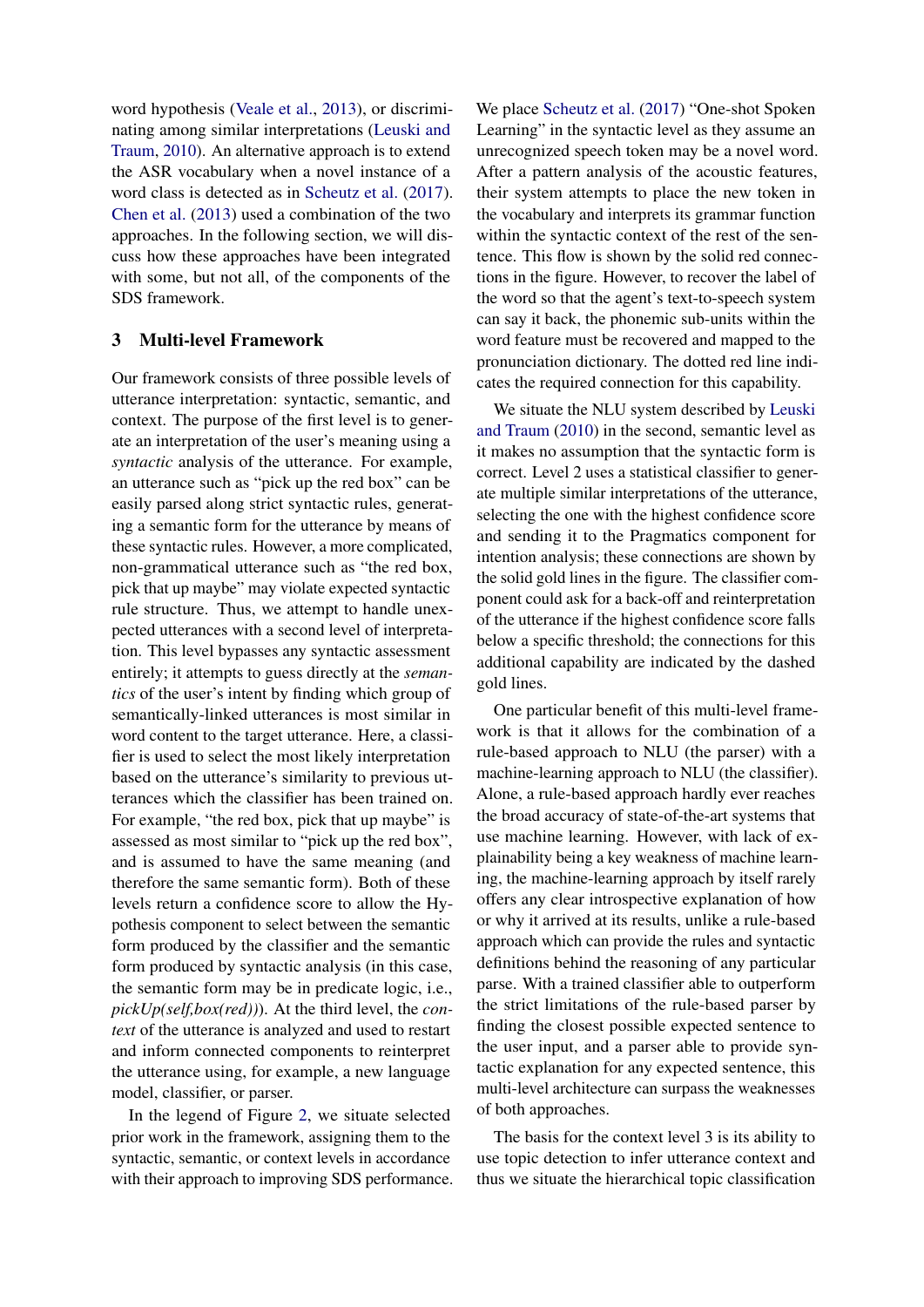of [Lane et al.](#page-9-8) [\(2005\)](#page-9-8) in that level. In their implementation, the researchers describe a system which can detect in- and out-of-domain utterances, and freely switch among several topic-dependent language models. In the figure, the connections and components for this system are shown in blue; however, we indicate by the blue dashed line that there could be additional connections that could further improve the interpretation. New connections from the Knowledge Base, Pragmatics, and Classifier components allow them to request a back-off and reinterpretation of the utterance by inferring its context through topic detection. Connections from the selector back to those components can signal that an alternative, topic-dependent classifier, pragmatics, KB model should be used.

We also situate in level 3, the system described in [Mukherjee et al.](#page-9-16) [\(2017\)](#page-9-16) which creates topicspecific datasets that are then used to train expert parsers. This system is shown in the green box in the figure without a solid line connection to the Selector because the researchers have evaluated the expert parsers individually and do not specify a method for freely selecting from among language models. The green dashed lines show the connections to Topic Detection and from the Selector to indicate this added capability.

Finally, we situate the dialogue contextual bias signal system described in [Veale et al.](#page-9-13) [\(2013\)](#page-9-13) in level 3. Rather than using a topic model to infer bias, the authors use the knowledge of common dialogue exchange patterns contained in the dialogue Manager to develop a bias signal for the ASR component (shown as a solid brown line in the figure). This is used to change the words' prior probabilities in the ASR, influencing word selection according to dialogue context. The authors describe this system as a biologically plausible cognitive model based on human perceptual decision making. As such, it provides an interesting avenue for further research into human-like ways to improve speech recognition.

#### 3.1 Implementation

We implemented the multi-level framework shown in Figure [2](#page-2-0) in the DIARC cognitive robotic architecture [\(Scheutz et al.,](#page-9-2) [2019\)](#page-9-2). The implementation consists of the ASR, Topic Detection, Selector, Topic-Dependent Language Models, Parsers, Classifier components, and Pragmatics. The ASR is based on the chain model developed using Kaldi

for the ASpIRE Challenge and trained on Fisher English [\(Harper,](#page-9-18) [2015;](#page-9-18) [Povey et al.,](#page-9-19) [2011\)](#page-9-19). For parsing, we used a symbolic, rule-based parser, and for the classification component, an implementation which is part of the NPCEditor platform [\(Leuski and Traum,](#page-9-17) [2010\)](#page-9-17).

Figure [3](#page-5-1) shows that the processing flow begins with a spoken utterance that is transcribed imperfectly by the ASR component. In a single-level system, the utterance follows the blue line to the syntactic parser, which attempts to parse the meaning into a semantic form and send it along the blue line to the pragmatics component for extraction and further processing. In the multi-level system, the utterance is sent both to the parser and classifier (brown lines), which then each send the pragmatics component their own interpretation of the utterance's meaning along with a confidence score. For the classifier, this confidence score rates the utterance's similarity to the closest utterance in the classifier's training set (though if this score is below a predefined confidence threshold (0.6) it rounds the score to 0). For the parser, the confidence score is either 1.0 to signify that it was able to find a valid parse, or 0, in cases where no parse was able to be found.

The pragmatics component determines the highest score between the parser and classifier and picks the respective interpretation for further processing by the rest of the dialogue system. If the parser fails and the classifier cannot find a semantic interpretation with  $score > 0.6$ , then the brown line on the "No" branch is followed to the Topic Detector. If the topic has changed, the Selector will switch to a generic language model that is a mixture of topic unigrams, and the utterance will be reinterpreted. If there was no topic change, the framework assumes there cannot be a valid interpretation, and will generate an appropriate response to the user. The generic LM is used so that the Topic Detector has a basic utterance to which it infers a topic distribution. The distribution is used to select a domain-specific LM, and the utterance is reinterpreted using the new LM.

#### 3.2 Topic Detection and Model Training

Prior to evaluating the multi-level framework, we trained the Topic Detector and tested its ability to distinguish utterances drawn from one domain or the other as follows (see Section [4](#page-5-0) for a discussion on the domains used). We used Latent Dirichlet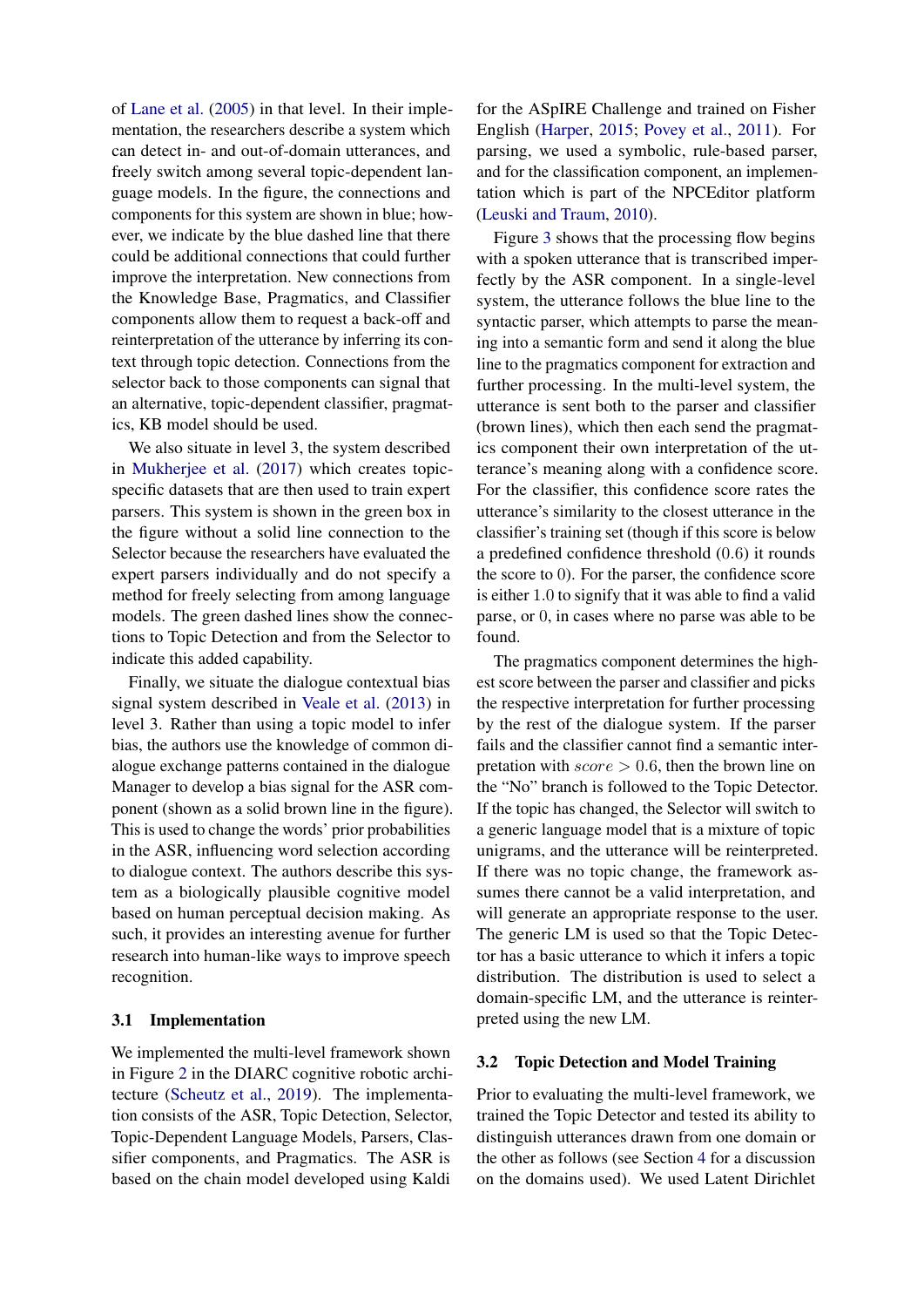<span id="page-5-1"></span>

Figure 3: Multi-level processing flow. A single-level system assumes the utterance transcription received from the ASR is entirely accurate or has a single interpretation (blue lines). The multi-level system acknowledges ASR output may not be in exact expected form, and uses a classifier to find a close match. If the classifier fails, the topic is inferred and the language model and other components are switched to a new context (brown lines).

Allocation [\(Blei et al.,](#page-8-4) [2003\)](#page-8-4) to infer topics in a heterogeneous collection of textual data. We used the Gensim (Rehůřek and Sojka, [2010\)](#page-9-20) implementation of LDA to train the Topic Detector and extract the topic distribution from the utterances. We used the default hyper-parameters and set the number of topics equal to the number of domains used in the training and test datasets, i.e., two.

We used the trained LDA model to create the Topic Detector. It detects a topic shift from one utterance to another by comparing the Kullback–Leibler (KL) divergence between the two topic distributions [\(Kullback and Leibler,](#page-9-21) [1951\)](#page-9-21). If the difference is above a pre-determined threshold, a shift is indicated. This is used by the topic detection component to signal the Selector to switch to a new language model. As stated previously, this mechanism can be extended to select among alternative parsers, classifiers, knowledge base components, etc.

We used k-fold validation with  $k = 5$  to train and test the Topic Detector's ability to distinguish utterances drawn from one domain or the other. Each fold contains utterances from both domains. To prepare the folds, we selected utterances from both domains, and placed them in 5 equally sized sets. We then trained and evaluated the topic detection model 5 times, selecting a different fold for evaluation every time and training on the other 4 folds. The training subsets consist of utterances from both domains.

The testing subset consists of at most 100 randomly paired utterances from the domains. Since the number of pairs increases exponentially with the size of the original list, this limit is imposed on the maximum number of sentence pairs to select. If a pair of sentences come from different files, then this is considered ground truth of a topic change, and vice versa. Sentence pairs are fed to the topic model, one after the other, and the predicted topic change is compared against the ground truth topic change. If the KL divergence of the two sentences is equal to or exceeds the input KL threshold (0.5), then this is considered a topic change, and otherwise not.

### <span id="page-5-0"></span>4 Framework Demonstration

For model validation, we evaluated its accuracy in interpreting natural language utterances from different human-robot tasks. The goal was to compare our multi-level system to one which only used syntactic parsing. Using the data collected in other human-robot interaction experiments, we obtained two separate corpora of utterances used to instruct a robot in a specific task environment. For this implementation, we trained the topic detector on two topics. In the first domain, *SpaceStation*, participants ( $n = 26$ ) gave commands in natural language to control several robots repairing components of a space station [\(Gervits et al.,](#page-8-5) [2020\)](#page-8-5). Out of 663 utterances, including duplicates, 363 unique utterances remained, out of which 50 were withheld for the test dataset and 313 were used to train the LDA model. In the second domain, *Diorama*, participants ( $n = 33$ ) taught new skills to a robot learner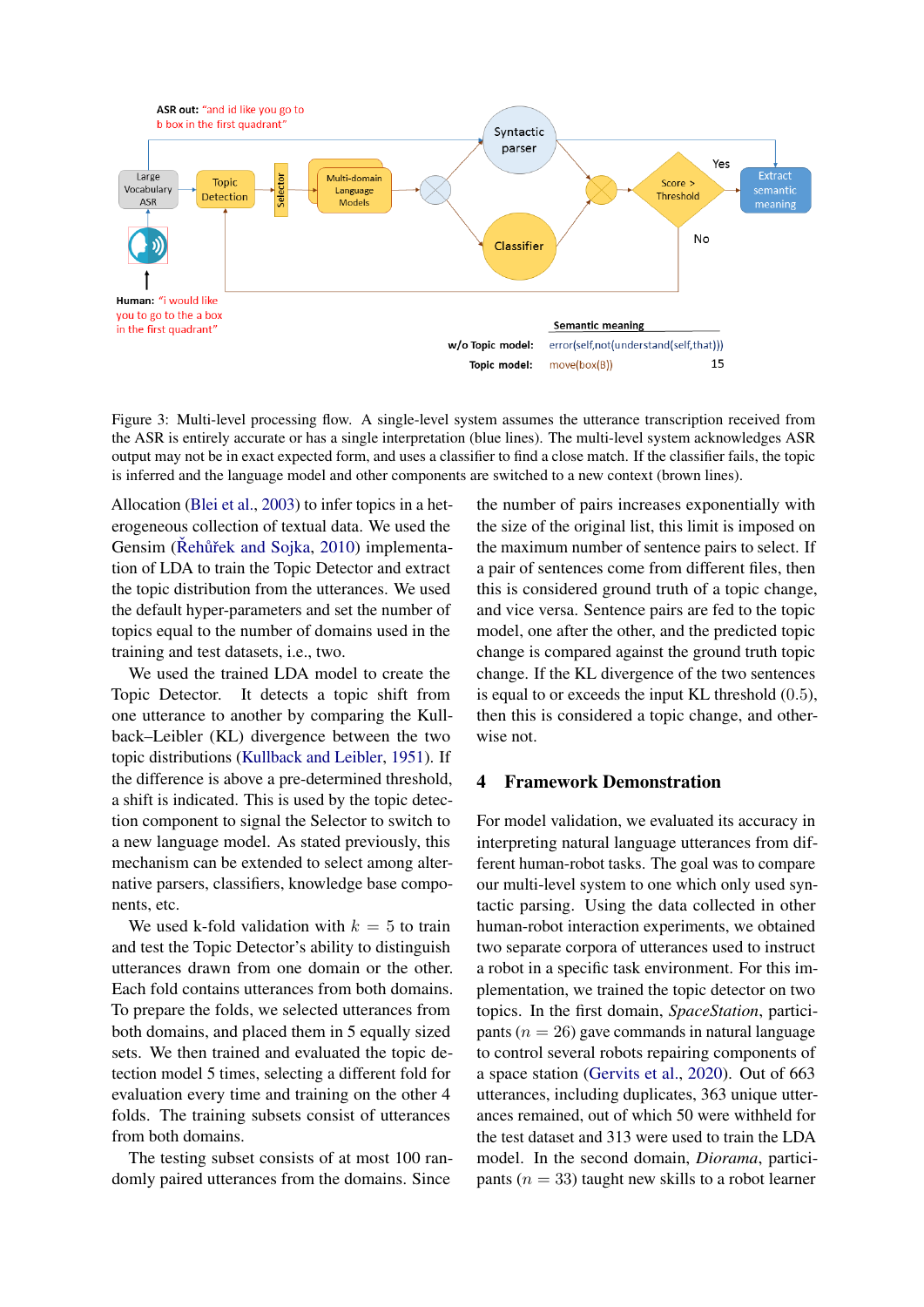using natural language [\(Bennett et al.,](#page-8-6) [2017\)](#page-8-6). Out of 680 utterances, including duplicates, 525 unique utterances remained, out of which 50 were withheld for the test dataset and 475 were used to train the LDA model. The sentences from the SpaceStation domain comprised one document and those from the Diorama domain comprised another. The LDA model was trained on a union of the two document collections. We set up a pipeline for incoming utterances wherein each utterance would be processed in parallel by two different systems: our three-tier framework which included topic-switching and a bag-of-words classifier, and a control framework which possessed only the baseline tier of interpretation through syntactic parsing.

In both the control and multi-tier systems, parser rules were written by hand based on 100 utterances from each corpus, which were also used to train the ASR language models. For the control framework, these syntactic parsing rules were combined into one parser dictionary, whereas for the multi-tier system, the parser swaps between topic-specific dictionaries at the topic detector's signal. Similarly, the control system's language model was trained on the combined set of 200 utterances, while the multi-level system contained two separate models each trained on 100 utterances from the distinct tasks. For the multi-level system, two different classifiers were trained on the two different sets of utterance training data that had been hand-labeled with the correct semantic interpretation in predicate 1st-order logic form for each utterance. This pipeline was fed a test set of 50 utterances from each corpus (100 utterances total) that were withheld from the training data. Relevant output such as utterance transcription, semantic form, and in the multi-level framework's case, topic identification, were logged and manually annotated by the experimenter with the ground truth values of these variables: the correct transcription of each utterance, its intended interpretation in symbolic 1storder logic form, and the task (topic) from which it originated.

#### 4.1 Results

To investigate the differences in accuracy between the transcriptive and interpretive abilities of the multi-level and control frameworks, we compared the output of each framework per utterance to its respective ground truth value using a Levenshtein distance (LD) metric, which measures word dele-

<span id="page-6-0"></span>

Figure 4: (a) Mean token-based Levenshtein distance (LD) between each utterance and its ASR transcription. (b) LD between the ground truth meaning of an utterance in predicate form and the model interpretation.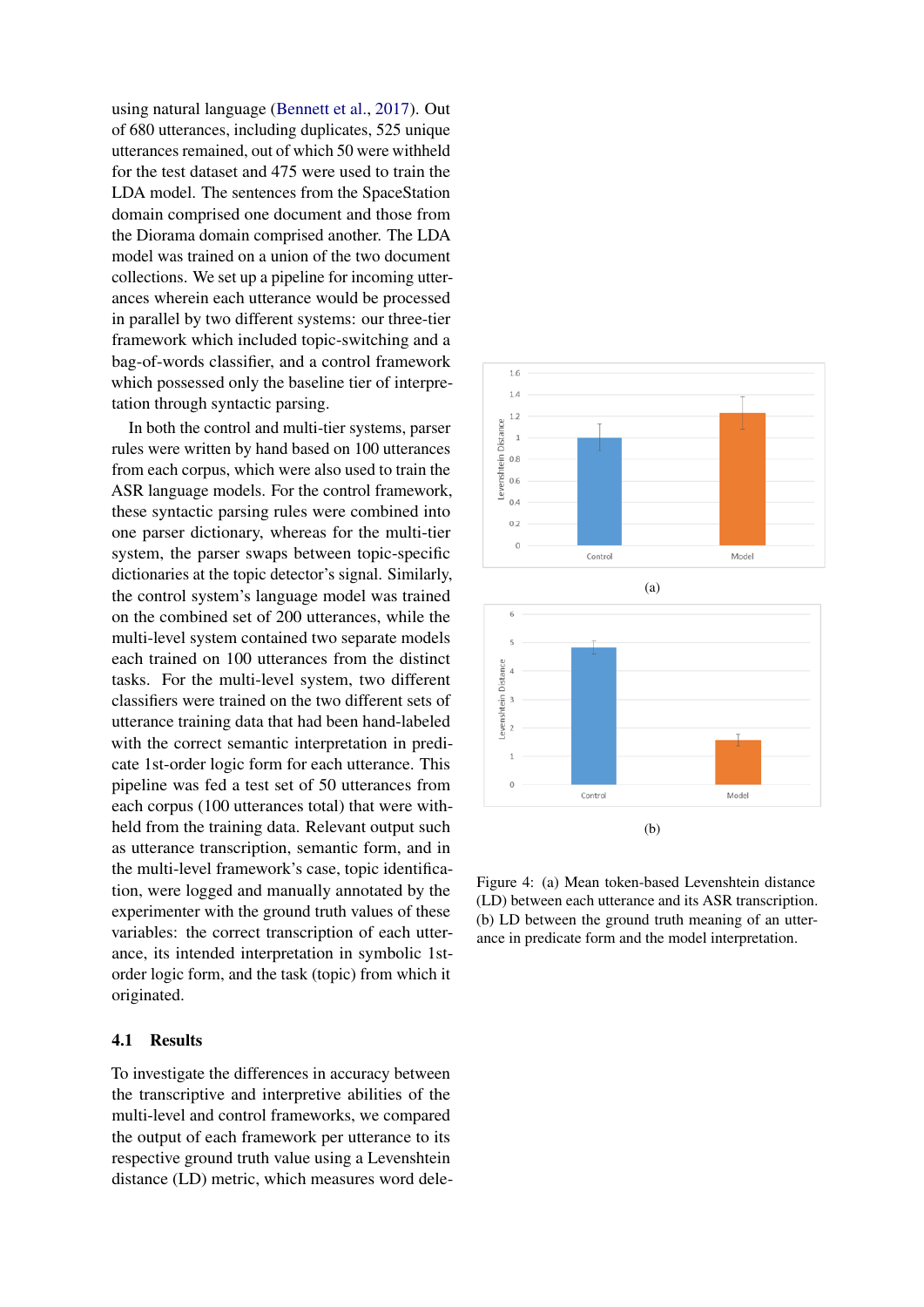tions, insertions, or substitutions. For transcription accuracy, we found the token-based LD between each utterance and the ASR transcription of that utterance<sup>[1](#page-7-1)</sup>. In the multi-level framework, the *mean*  $LD = 1.23$ , and for the control, the *mean*  $LD = 1.00$ . We verified that the variances were homogeneous and then conducted a paired two-tailed t-test which showed no significant difference in transcription accuracy between frameworks  $(t(99) = -1.707, p > .05)$ . Similarly, for interpretation accuracy, we found the LD between the ground truth meaning of an utterance in predicate form and the system's semantic interpretation of that utterance to measure our dependent variable: how close the predicate of the utterance interpretation was to the ground truth. For example, the ground truth utterance "pick up the red box" has a predicate form (semantic meaning) of *pickUp(self,box(red))*. In cases where the system was unable to come up with any interpretation, the LD defaulted to 6. In the multi-level framework, mean  $LD = 1.57$  and for the control, *mean*  $LD = 4.84$ . We verified that the variances were homogeneous and then conducted a paired two-tailed t-test found a significant difference in these means  $(t(99) = 12.425, p < .001)$ , demonstrating that the multi-level framework is significantly much more accurate than the control.

The control framework was generally only able to accurately identify the semantic form of the utterance in cases where the utterance matched exactly to the grammatical rules specified in the parser. In addition, it occasionally generated the correct semantic form in cases where it misrecognized an unexpected utterance as an expected utterance with the same meaning. For example, the utterance "hey robot one come fix this tube" was misrecognized as "fix the tube" by the control framework and thus correctly parsed with the meaning of *repairTube()*. In other cases of transcription inaccuracy, the control framework occasionally recognized portions of utterances from the wrong task corpus. For example, it recognized the utterance "robot one go to left four" as "robot one go left", thus interpreting the utterance as *move(left)*. While the diorama task has a need for this level of directability in the robot's movement, the space station does not, and the action *move(left)* is used exclusively in the diorama task. However, the control framework had no reason to suppose that this command was less likely to be uttered in this context, either at the speech recognition level or at the parsing level. In all other cases, the control framework was unable to parse the unexpected utterance, even if the ASR Component transcribed it completely accurately. In contrast, the multi-level framework, even if unable to get a wholly accurate transcription, was generally able to come up with a semantic form which, if not exact, was fairly close to the intended interpretation, on average only off by one or two arguments. The topic identifier in the multi-level framework also correctly identified the topic of the utterance 93% of the time.

### <span id="page-7-0"></span>5 Discussion

We hypothesized that the multi-level framework would perform better in interpreting semantic meaning of utterances. The results show that there was a statistically significant difference between the semantic interpretation accuracy of the multilevel framework and the control framework, with semantic interpretation being more accurate in the multi-level framework (Figure [4b\)](#page-6-0). In addition, there was no significant difference between the transcription accuracy of the multi-level framework and the accuracy of the control framework (Figure [4a\)](#page-6-0). The control framework performed very well on expected utterances (speech that matched the syntactic structure of utterances from the training set), but very poorly on unexpected utterances. Its success at semantic interpretation was binary: either 100% or 0% certainty. In contrast, the multi-level framework was able to infer in uncertain situations due to the classifier, leading to greater overall interpretation success. Although executing a wrong command could be potentially worse than not understanding a command at all, having an uncertain estimate of what the user wants is better than no estimate. Rather than executing the command, further error recovery could begin based on information from other components. For example, if the agent's certainty regarding its interpretation is not above a certain threshold, its dialogue manager could initiate a confirmation or clarification request, or its knowledge database could be solicited for contextual information or dialogue history that might resolve uncertainty. This would be a direction to explore in future work.

We note that even in the control framework, the

<span id="page-7-1"></span><sup>&</sup>lt;sup>1</sup>This was token-based instead of character-based because we did not wish to reward misrecognition of a shorter word over that of a longer word, i.e., "canned" and "can" vs "canned" and "tanned"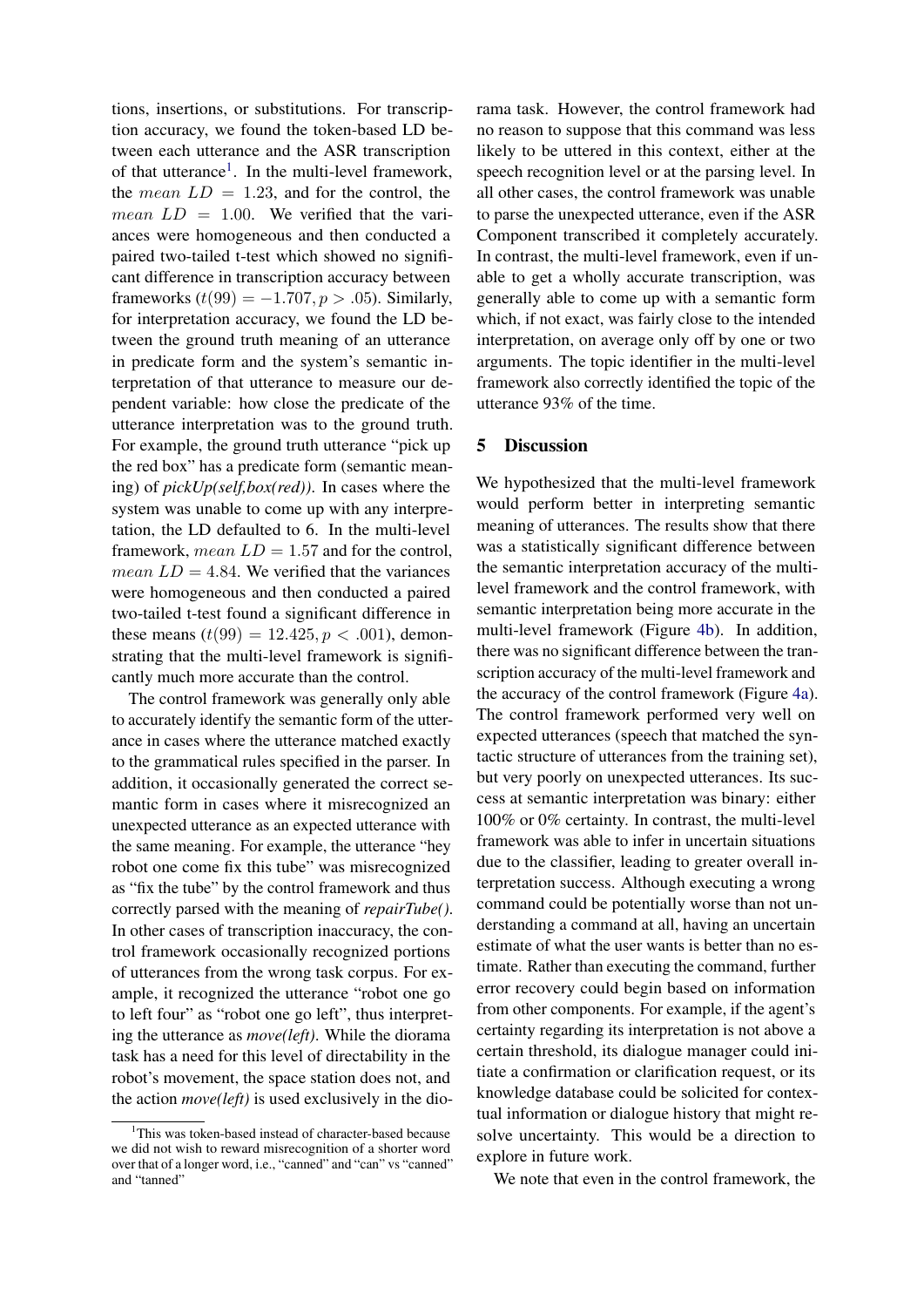LM was trained on a selective portion of data only containing the two topics. In contrast, the Aspire Chain Model default LM is used for general dialogue. Thus, there is not a substantial difference in the ASR word error recognition (WER) between the two. When run with the default, the control's WER is far worse. This will vary depending on how specific to the task the utterances are. For example, utterances like "go to left four" or "drive forward pushing box c" are transcribed as the irrelevant phrases "gonna last for" and "dry forward pushing box see", while "what are you doing right now" and "knock down the yellow tower" are recognized correctly. The success of the multi-level framework depends on whether or not the topic is identified correctly. If the topic is misidentified, all other output from the system will also be incorrect. Though a 93% success rate of topic identification appears good, the success rate might decrease as more topics are introduced. For this reason, focus should be placed on how other components of an autonomous dialogue system can be integrated into the process of topic identification, so that the burden is not solely placed on ASR. There are several examples of how this can be handled. For example, if the parser and classifier both fail to come up with an interpretation above some threshold of certainty, they could prompt the topic component to switch the topic to the second-place choice and attempt another pass at NLU, or additional information could be solicited from the system's knowledge base about the dialogue history, previous goals, goal status, or world state that may further assist with topic identification. The Dialogue Manager can also initiate clarification requests in case the above methods fail.

We used only classifier and parser confidence scores to evaluate interpretation, but other metrics might be considered. For example, the ASR's word-level transcription confidence could be used ahead of the interpretation components to signal an earlier switch to another language model. [Chen](#page-8-3) [et al.](#page-8-3) [\(2013\)](#page-8-3) supplemented ASR confidence scores with additional metrics such as: LM perplexity, number of competing words, and acoustic model deviation from true scores. They also used acousticprosodic features for improved confidence in the ASR-hypothesized word boundary detection. This might have the greatest benefit for the framework when given OOD utterances. These utterances are often broken up into multiple in-domain words and

thus, word insertions are frequent, making up about 40% of word errors.

# 6 Conclusion

Natural language interaction with SDSs can result in errors which propagate through the components, causing interpretation of utterance meaning to fail. We developed a multi-level framework in which utterance analysis is escalated according to feedback received at the syntactic, semantic, and topic level. We situated this framework in the context of prior research in improving speech recognition and natural language understanding and showed how they have been integrated with some, but not all, of the components of our framework. In a demonstration in which humans used natural language to initiate commands controlling robots in two separate domains, we showed how these approaches can be integrated with other SDS components. We found improved accuracy in the SDS' ability to interpret spoken task commands. By integrating multiple different potential routes for understanding into the dialogue system, we allow for better recovery across the system.

#### References

- <span id="page-8-1"></span>James F Allen and C Raymond Perrault. 1980. Analyzing intention in utterances. *Artificial intelligence*, 15(3):143–178.
- <span id="page-8-6"></span>Maxwell Bennett, Tom Williams, Daria Thames, and Matthias Scheutz. 2017. Differences in interaction patterns and perception for teleoperated and autonomous humanoid robots. In *2017 IEEE/RSJ International Conference on Intelligent Robots and Systems (IROS)*, pages 6589–6594. IEEE.
- <span id="page-8-4"></span>David M Blei, Andrew Y Ng, and Michael I Jordan. 2003. Latent dirichlet allocation. *Journal of machine Learning research*, 3(Jan):993–1022.
- <span id="page-8-3"></span>Wei Chen, Sankaranarayanan Ananthakrishnan, Rohit Kumar, Rohit Prasad, and Prem Natarajan. 2013. ASR error detection in a conversational spoken language translation system. In *2013 IEEE International Conference on Acoustics, Speech and Signal Processing*, pages 7418–7422. IEEE.
- <span id="page-8-2"></span>Philip R Cohen and C Raymond Perrault. 1979. Elements of a plan-based theory of speech acts. *Cognitive science*, 3(3):177–212.
- <span id="page-8-0"></span>Renato De Mori. 1997. *Spoken dialogues with computers*. Academic Press, Inc.
- <span id="page-8-5"></span>Felix Gervits, Dean Thurston, Ravenna Thielstrom, Terry Fong, Quinn Pham, and Matthias Scheutz.